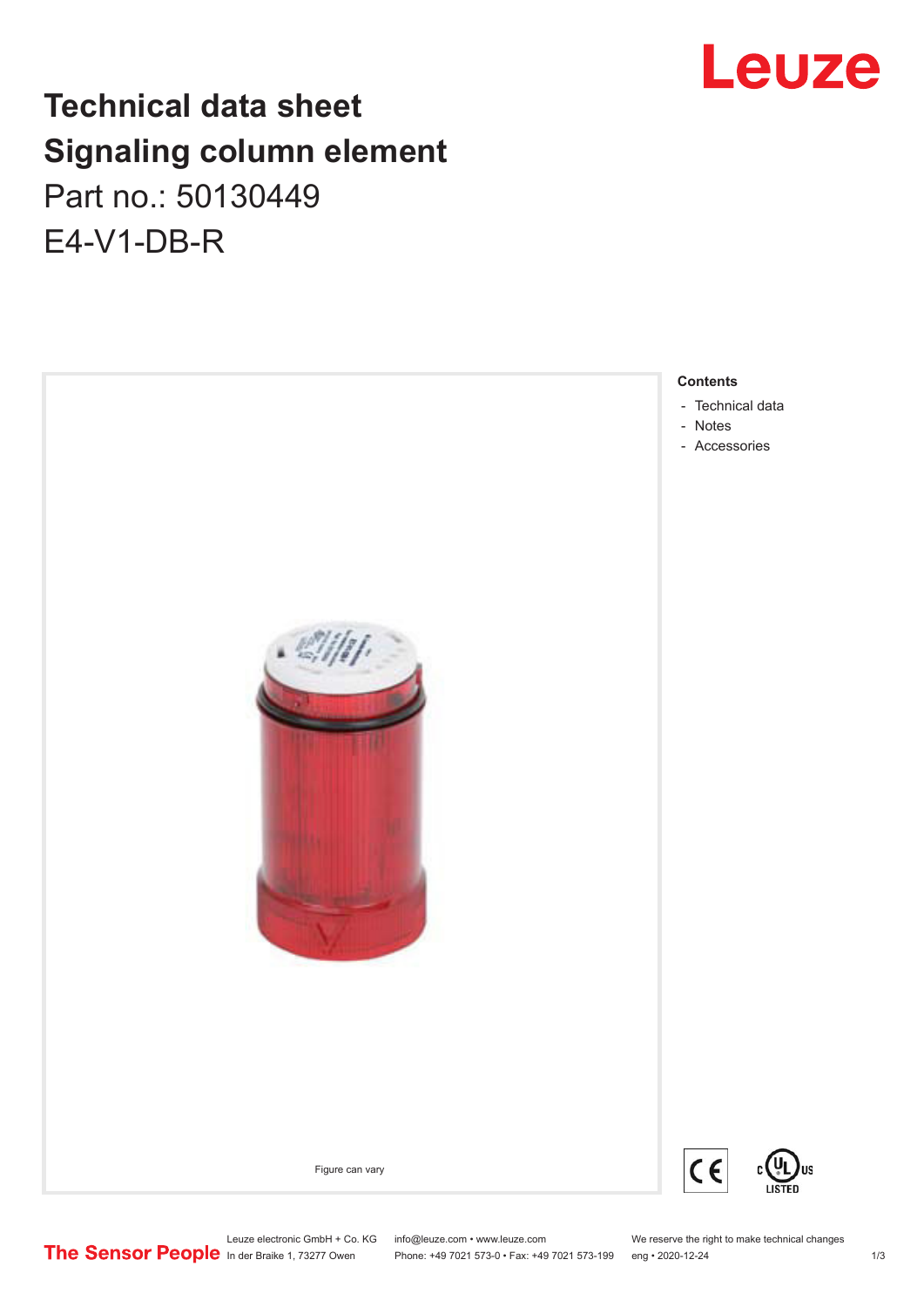### <span id="page-1-0"></span>**Technical data**



#### **Basic data**

| <b>Series</b>                 | F4                                                       |  |  |
|-------------------------------|----------------------------------------------------------|--|--|
| Suitable for                  | Signaling column elements of the E4<br>series<br>Optical |  |  |
| <b>Type of signaling</b>      |                                                          |  |  |
| <b>Electrical data</b>        |                                                          |  |  |
| Life expectancy               | >100.000h                                                |  |  |
| Performance data              |                                                          |  |  |
| Supply voltage U <sub>R</sub> | 24 V, AC/DC, 10 %                                        |  |  |
|                               |                                                          |  |  |
| Current consumption, max.     | 32 <sub>mA</sub>                                         |  |  |
| <b>Mechanical data</b>        |                                                          |  |  |
| Design                        | Cylindrical                                              |  |  |
| Dimension (Ø x L)             | 40 mm x 62 mm                                            |  |  |
| <b>Housing material</b>       | Plastic                                                  |  |  |
| Net weight                    | 45q                                                      |  |  |
| <b>Type of fastening</b>      | Bayonet system                                           |  |  |
| <b>Type of illuminant</b>     | LED/24V                                                  |  |  |
| Signal image                  | Flashing light                                           |  |  |
| Lens color                    | Red                                                      |  |  |
| <b>Blink/flash frequency</b>  | $2$ Hz                                                   |  |  |

| Environmental data             |             |  |  |  |  |  |
|--------------------------------|-------------|--|--|--|--|--|
| Ambient temperature, operation | $-30$ 60 °C |  |  |  |  |  |
| <b>Certifications</b>          |             |  |  |  |  |  |
|                                |             |  |  |  |  |  |
| Degree of protection           | IP 66       |  |  |  |  |  |
| <b>Certifications</b>          | c UL US     |  |  |  |  |  |
|                                |             |  |  |  |  |  |
| <b>Classification</b>          |             |  |  |  |  |  |
| <b>Customs tariff number</b>   | 85318070    |  |  |  |  |  |
| eCl@ss $5.1.4$                 | 27371220    |  |  |  |  |  |
| eCl@ss 8.0                     | 27371220    |  |  |  |  |  |
| eCl@ss 9.0                     | 27371220    |  |  |  |  |  |
| eCl@ss 10.0                    | 27371220    |  |  |  |  |  |
| eCl@ss 11.0                    | 27371220    |  |  |  |  |  |
| <b>ETIM 5.0</b>                | EC000232    |  |  |  |  |  |
| <b>ETIM 6.0</b>                | EC000232    |  |  |  |  |  |
| <b>ETIM 7.0</b>                | EC000232    |  |  |  |  |  |

#### **Notes**

| $\phi$ |
|--------|
| $\phi$ |
| y,     |

#### **Observe intended use!**

 $\%$  This product is not a safety sensor and is not intended as personnel protection.

- $\%$  The product may only be put into operation by competent persons.
- $\%$  Only use the product in accordance with its intended use.



**For UL applications:**

ª For UL applications, use is only permitted in Class 2 circuits in accordance with the NEC (National Electric Code).

#### **Accessories**

### **Mounting**

| Part no. | <b>Designation</b> | <b>Article</b>              | <b>Description</b>                                                                                                                                                                                                                                                                              |
|----------|--------------------|-----------------------------|-------------------------------------------------------------------------------------------------------------------------------------------------------------------------------------------------------------------------------------------------------------------------------------------------|
| 50130455 | E4-MH1             | Signaling column<br>element | Connection: Terminal, Push-in technology<br>Design: Cylindrical<br>Diameter: 40 mm<br>Version: Horizontal mounting<br>Fastening, at system: Screw type / horizontal<br>Lens modules: Max. 5 pieces<br>Module holder: One side<br>Ambient temperature: -30  60 °C<br>Degree of protection: IP 66 |